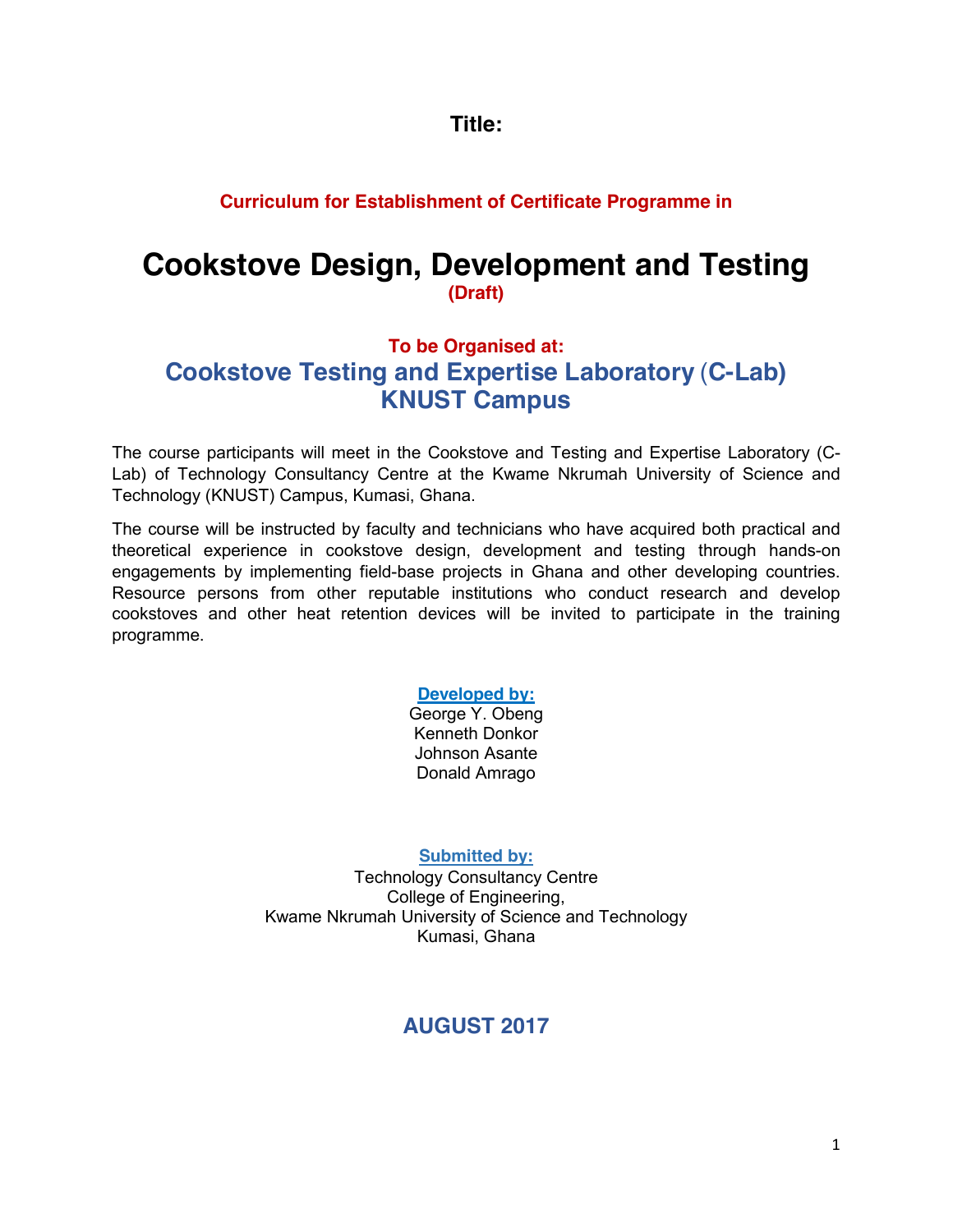#### **INTRODUCTION**

Cookstove is a heat retention device that plays a very significant role in cooking and boiling for household and commercial purposes. There are several designs of cookstove that can be found on the Ghanaian market, some use electricity, liquefied petroleum gas (LPG) and biomass in the form of charcoal, firewood, cow dung, briquette, pellet etc. Some of these stoves come with challenges including low thermal efficiency, smoke pollution, heat loss and safety issues that have adverse effect on the health of end-users and the environment. In light of the foregoing challenges, there is the need to develop programmes, standards and testing facilities that would help guide local fabrication of cookstove and other heat retention devices.

In the year 2015, the Technology Consultancy Centre (TCC) setup a Cookstove Testing and Expertise Laboratory (C Lab) to serve the northern part of Ghana and its surrounding countries. The purpose of the C-lab is to provide testing, research and expertise in the field of cookstove design, prototype development, and training of local manufacturers, retailers, end-users as well as students. The lab is a state-of-the-art facility equipped with cutting-edge equipment and tools to undertake cookstove design, prototype development, testing and training.

This curriculum describes the training objectives, methods, courses, and criteria for assessing trainees who would be provided the opportunity to have hands-on training, knowledge and skills can help create jobs and generate income in Ghana and other developing countries. The section below describes the course objectives.

#### **COURSE OBJECTIVES**

The objectives of this course are in summary, to:

- 1. Equip participants with knowledge to understand the principles and concepts of cookstoves, fuels and fire
- 2. Enable participants to learn and understand the parameters relevant for testing and evaluation of cookstoves and how they relate to each other
- 3. Build the skills of the participants on the use of hand tools and equipment for cookstove design, development and manufacture and the risk associated with them.
- 4. Guide participants to identify the appropriate materials for cookstoves development and manufacture
- 5. Equip participants to understand and apply the design process and support them to prepare technical and business plan for solving a challenge.

#### **COURSE DESCRIPTION**

This course will cover the following topics: historical background, concepts and principles; parameters for identifying a good stove; tools and workshop safety; materials for stove building; and the design process.

| Day | Topic                                                                                   | <b>Remarks</b> |
|-----|-----------------------------------------------------------------------------------------|----------------|
|     | <b>SESSION 1: UNDERSTANDING THEORETICAL CONCEPTS OF COOKSTOVES</b>                      |                |
|     | Historical background, concepts and principles                                          |                |
|     | History cookstoves and how different types of cookstoves<br>have evolved over the years |                |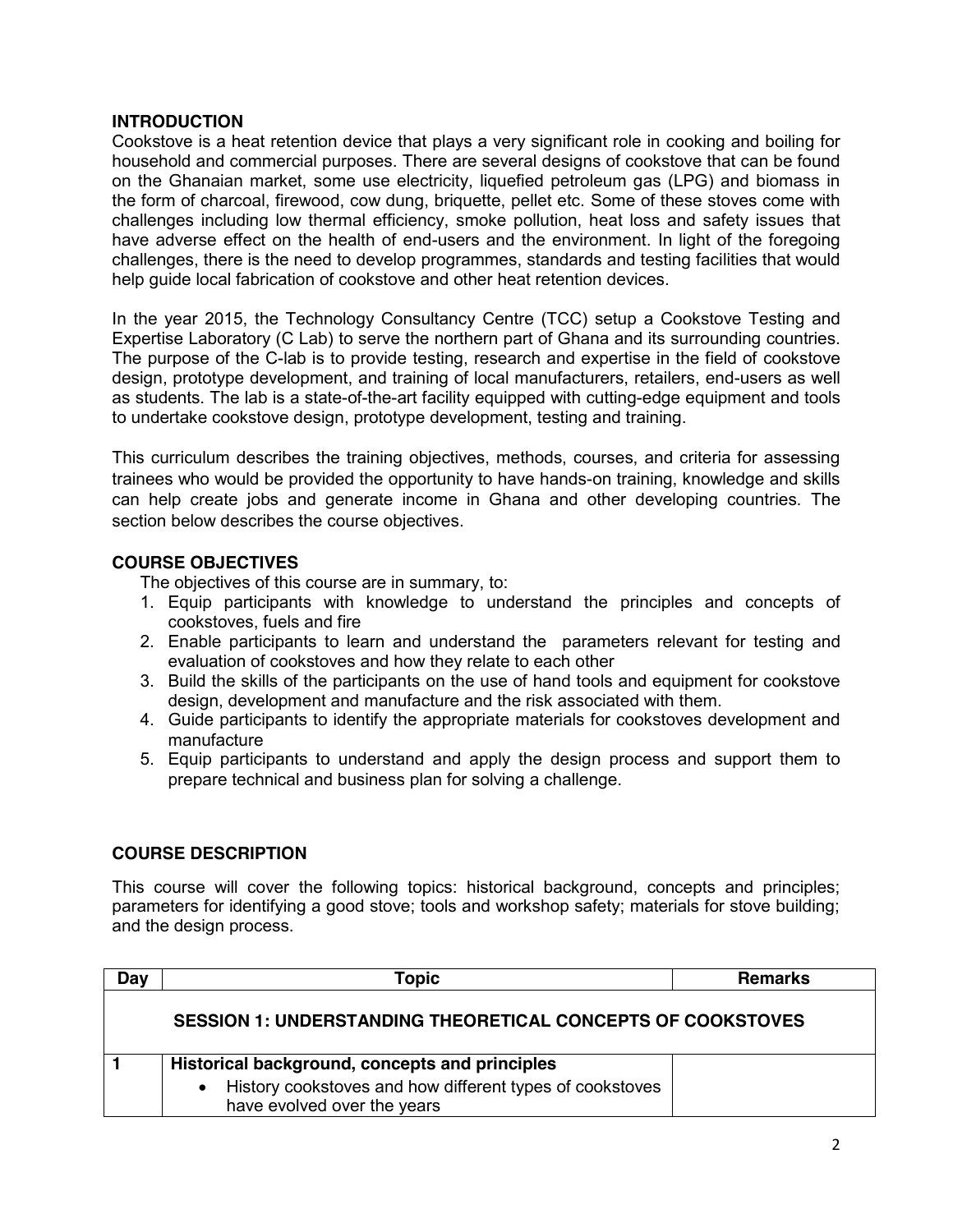|                                                 | Cookstoves concepts and definitions<br>$\bullet$                         |                        |  |  |
|-------------------------------------------------|--------------------------------------------------------------------------|------------------------|--|--|
|                                                 | Principles of cookstove design and development (heat                     |                        |  |  |
|                                                 | enclosure, heat transfer, fuels, fire, etc.)                             |                        |  |  |
|                                                 | Environmental, health, social and economic factors                       |                        |  |  |
|                                                 | associated with the use of cookstoves                                    |                        |  |  |
|                                                 | Principles guiding material selection, costing and                       |                        |  |  |
|                                                 | estimation                                                               |                        |  |  |
| $\mathbf{2}$                                    | Parameters for identifying a good stove                                  |                        |  |  |
|                                                 | Power output                                                             |                        |  |  |
|                                                 | Thermal efficiency                                                       |                        |  |  |
|                                                 | Ease of starting fire<br>$\bullet$                                       |                        |  |  |
|                                                 | Energy consumption<br>$\bullet$                                          |                        |  |  |
|                                                 | Fire power<br>$\bullet$                                                  |                        |  |  |
|                                                 | Emission (CO, $CO2$ , PM $2.5$ )                                         |                        |  |  |
|                                                 | Global warming impact                                                    |                        |  |  |
| 3                                               | Parameters for identifying a good stove                                  |                        |  |  |
|                                                 | Stove safety                                                             |                        |  |  |
|                                                 | Costing and estimation                                                   |                        |  |  |
|                                                 | Time to boil<br>$\bullet$                                                |                        |  |  |
|                                                 | Temperature and relative humidity<br>$\bullet$                           |                        |  |  |
|                                                 | Moisture content of fuels                                                |                        |  |  |
|                                                 | Energy content and heat capacity                                         |                        |  |  |
| 4                                               | <b>Tools and workshop safety</b>                                         |                        |  |  |
|                                                 | Build the skills of the participants on the use of basic                 |                        |  |  |
|                                                 | hand tools for cookstove design, development and                         |                        |  |  |
|                                                 | manufacture and the risk associated with them.                           |                        |  |  |
|                                                 | Guide participants to identify the appropriate materials for             |                        |  |  |
|                                                 | cookstoves manufacture                                                   |                        |  |  |
|                                                 | Enable participants to learn and understand<br>the                       |                        |  |  |
|                                                 | parameters relevant for testing cookstoves                               |                        |  |  |
|                                                 | Equip participants to understand the design process and                  |                        |  |  |
|                                                 | support them to prepare technical and business plans for                 |                        |  |  |
|                                                 | solving a challenge.                                                     |                        |  |  |
| 5                                               | <b>Materials for stove building</b>                                      | ocally available       |  |  |
|                                                 | Identification of materials (metals, insulators, wood, clay<br>$\bullet$ | materials will be used |  |  |
|                                                 | $etc.$ )                                                                 | for building the       |  |  |
|                                                 | Application of materials in the development of the stove                 | prototypes             |  |  |
|                                                 |                                                                          |                        |  |  |
| <b>SESSION 2: PRACTICAL HANDS-ON ACTIVITIES</b> |                                                                          |                        |  |  |
|                                                 | The design process                                                       | Participants will work |  |  |
|                                                 | Gather information                                                       | with selected          |  |  |
| 6                                               | Framing the problem                                                      | communities to gather  |  |  |
|                                                 | Set design requirements<br>$\bullet$                                     | information and frame  |  |  |
|                                                 | Generate ideas<br>$\bullet$                                              | the problems           |  |  |
| $\overline{7}$                                  | The design process (Working session)                                     | This will be done in   |  |  |
|                                                 | Analyse and experiment                                                   | collaboration with     |  |  |
|                                                 | Evaluate concept and choose the best idea                                | selected communities   |  |  |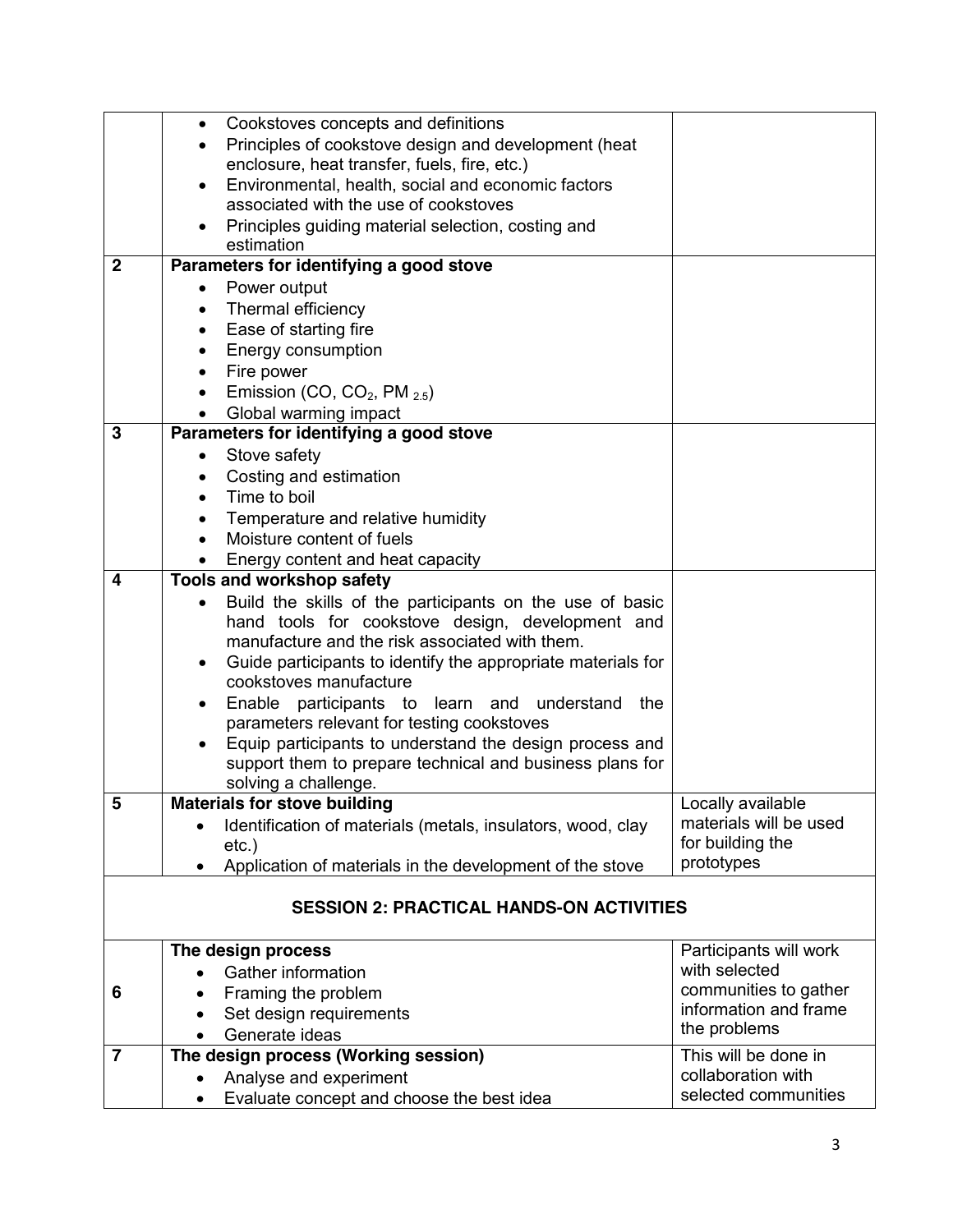|    | • Work out the details               |                           |
|----|--------------------------------------|---------------------------|
| 8  | The design process (Working session) | Prototype testing will be |
|    | • Build prototype                    | done using the facilities |
|    | Test and evaluate<br>$\bullet$       | at the C-lab              |
|    | Get feed back<br>$\bullet$           |                           |
| 9  | The design process (Working session) | Prototype testing will be |
|    | • Build prototype                    | done using the facilities |
|    | Test and evaluate<br>$\bullet$       | at the C-lab              |
|    | • Get feed back                      |                           |
| 10 | <b>Presentation of prototypes</b>    | Presentation will be      |
|    |                                      | reviewed by course        |
|    |                                      | instructors               |

#### **LEARNING OBJECTIVES**

At the end of the training programme, participants should be able to:

- Understand the principles and concepts of cookstoves, fuels and fire with emphasis on household, commercial and institutional cookstoves
- Acquire hands-on skills on the use of hand tools and equipment for cookstove design, development and manufacture and the risk associated with them
- Apply the parameters relevant for designing, testing and evaluation of cookstoves
- Identify the appropriate materials for cookstoves manufacture
- Apply the design process and prepare technical and business plan for solving a challenge

#### **TEACHING AND TRAINING METHODS**

The content of this programme will be delivered and facilitated by competent faculty and technicians of KNUST who have knowledge, expertise and hands-on skills in design, development and testing of cookstoves and other heat retention devices. Participants will be shown how to use various tools, equipment, measuring and testing devices to enable them apply the acquired skills during the practical session. They will also have hands-on skills on welding, cutting, folding, riveting, drilling, lathe turning, punching among others that will equip them to work effectively during the prototyping stage.

The instructors will guide the participants to identify appropriate materials for cookstoves development and manufacture. Locally available materials will be used for building the prototypes. Participants will be put into small groups for class assignments, projects and discussions on various cookstove design challenges common in the communities that need to be addressed. They will work with selected communities to gather information, frame the problems, set design requirements and generate ideas. All of these will form the first part of the design process.

The second part of the design process will focus on the working session where the participants will analyse and experiment their ideas, evaluate concept, choose the best idea and work out the details. The participants will have the opportunity to develop possible solutions that can be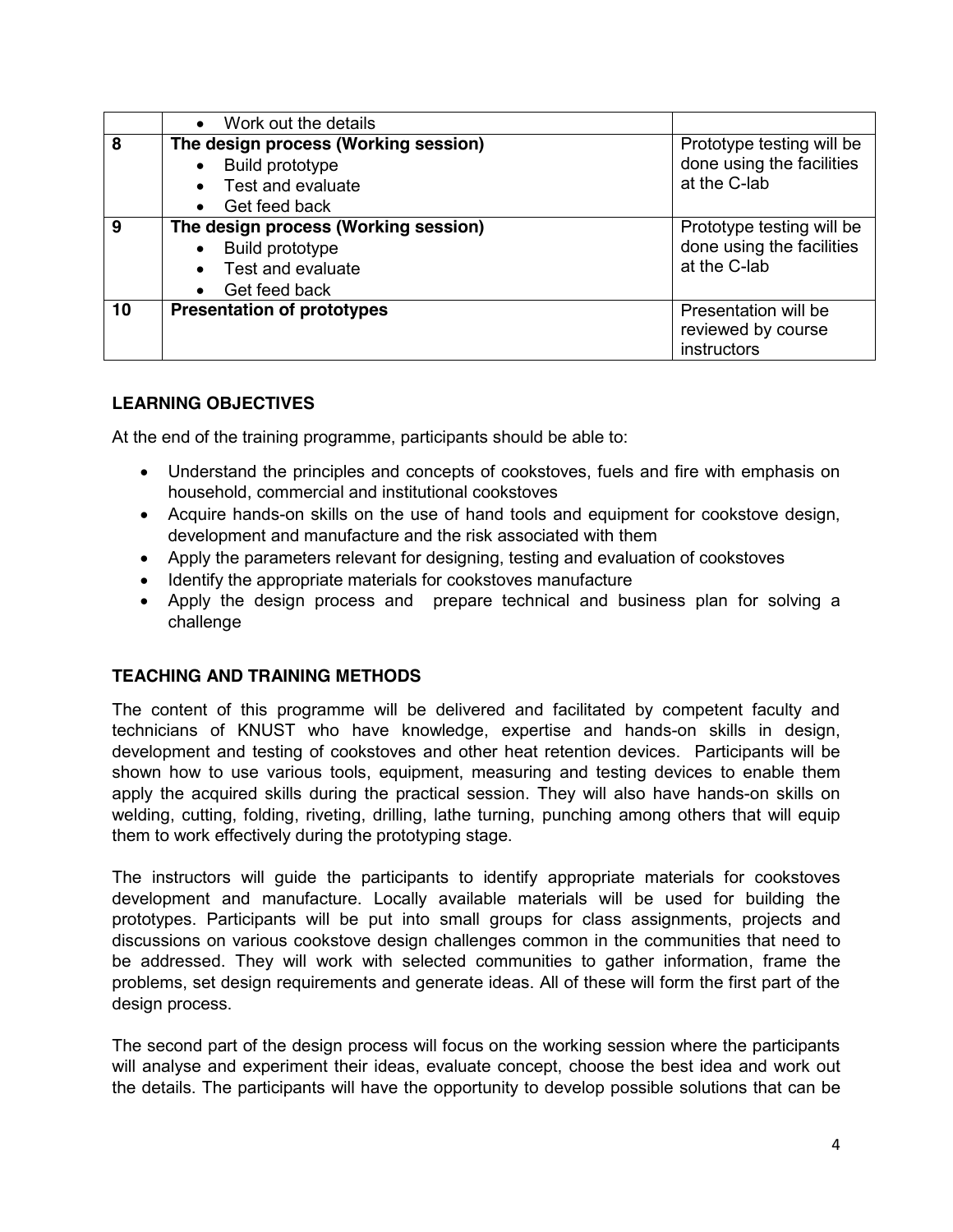turned into prototypes. Prototype testing will be done using the facilities at the C-lab. The developed prototypes will be presented to a panel of instructors for assessment and feedback.

#### **METHODS FOR ASSESSING LEARNING**

The following methods will be employed to assess the participants on how the learning process has been effective.

- Class assignments
- In-class short quizzes
- Group presentations
- The participants will test the developed prototypes and outcome of the test will be assessed

#### **EXPECTATION FOR STUDENTS/TRAINEES**

The expectation for the students and trainees includes:

- Trainees are expected to be punctual during all lesson periods and prepared for lessons by reading and researching on relevant materials and books
- Trainees should actively participate in the training activities so that they can derive maximum benefit through learning by doing
- Trainees should respect the right of other trainees by not imposing their views on them. In the class every contribution counts and should be respected as such
- The trainees should conform to high standard of behavior in the use of the training and learning facilities at the C-lab
- It is expected that the trainees will work together with other participants in a team/group work. This will help them learn how to work in a team to achieve team goals and objectives
- Conflicts and disagreements among trainees should be resolved through the appropriate channels. If possible it should be addressed by the facilitators
- Trainees are not to bring food or snack to the C-lab during the training, however trainees can bring water. The C-lab is expected to be kept clean as possible.
- Phones, tablets and i-Pods can be used in class only for activity relating to the training, otherwise trainees is expected to switch off their devices to allow participants focus on what they are learning.
- Trainees are expected to handle tools and equipment with utmost care

#### **READING AND RESOURCES**

Participants will utilize web-based readings and resources for background information on cookstove design, development and testing.

#### **Readings/resources include:**

AirNow website (2016). Extremely High Levels of PM2.5: Steps to Reduce Your Exposure. [http://www.airnow.gov/index.cfm?action=aqibasics.pmhilevels], (accessed February 2016)

Alego, S. B. (1992). Exploring the Problem-Prone Consumers: Hypothesis and Empirical Findings. *Marketing Journal*, 11(12), 23-86.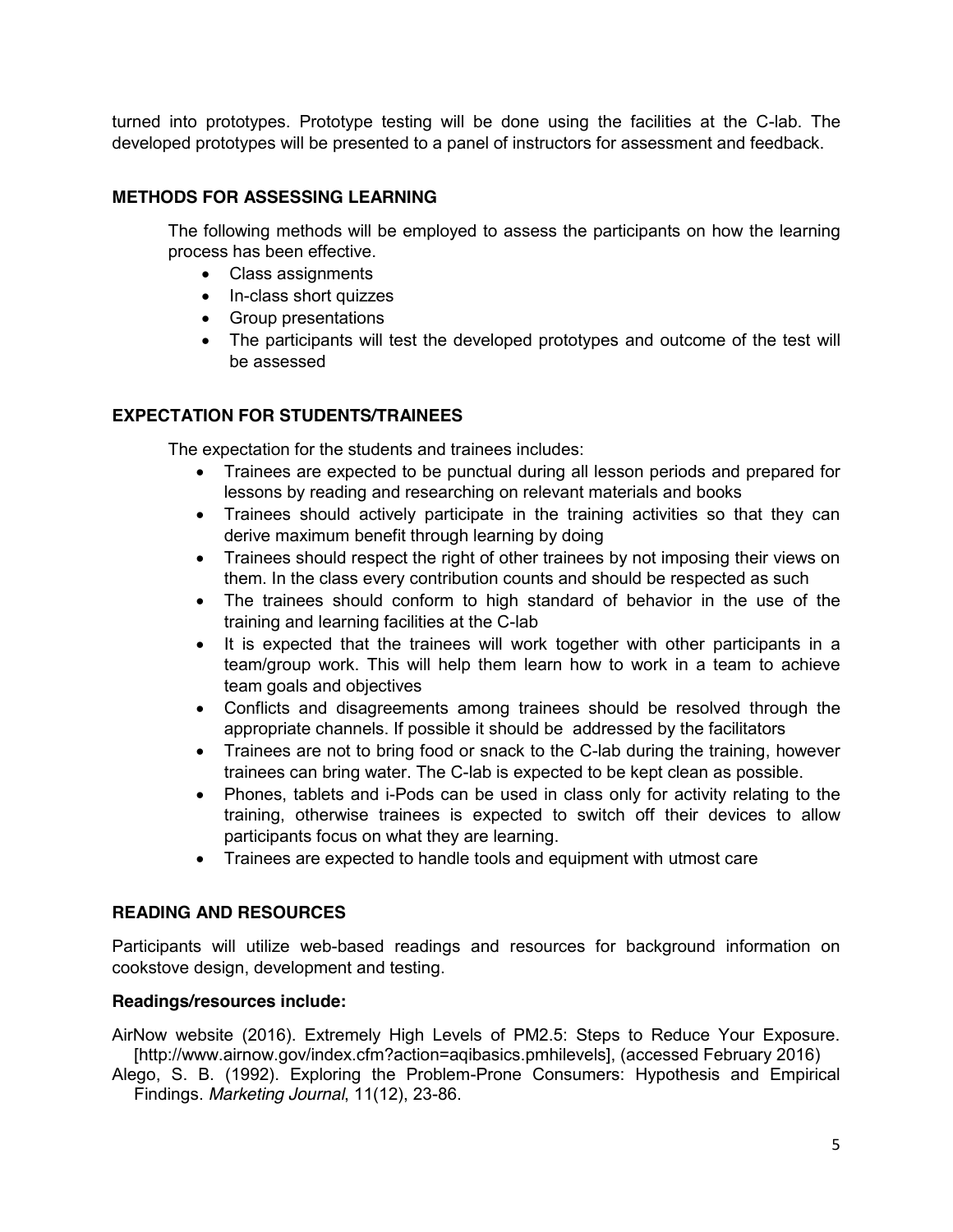- ASTM (2013). ASTM F1496-13, Standard Test Method for Performance of Convection Ovens, American Society for Testing and Materials (ASTM) International, West Conshohocken, PA, DOI: 10.1520/F1496 [http://www.astm.org/Standards/F1496.htm], (accessed February 2016).
- Baker Q. A., Benac D. J. and Olson D. B. (2011). Gas Fired Oven Explosion, Process Safety Progress, Vol. 30, No. 4, 377-383. DOI 10.1002/prs.10479.
- Berkley Air Monitoring Group (2012). Stove Performance Inventory Report; Prepared for the Global Alliance for Clean Cookstoves; United Nations Foundation: Washington, DC, USA.
- Boafo-Mensah, G.; Ampomah-Benefo, K.; Bentumah Animpong, M.A.; Oduro, W.O.; Kotey, E.N.; Akufo-Kumi, K.; Laryea, G.N. (2013). Thermal efficiency of charcoal fired cookstoves in Ghana. Glob. Adv. Res. J.Eng. Technol. Innov. 2, 102–110.
- Brinkmann V and Klingshirn A (2005). Stove Producers assess their Impact. Methodology and Results of a ProBEC Participatory Impact Assessment. Programme for Biomass Energy Conservation (ProBEC), GTZ, Pretoria, South Africa.
- Bryden M, Still D, Scott P, Hoffa G, Ogle D, Bailis R, Goyer K (2011). Design Principles for Wood Burning Cookstoves. Aprovecho Research Center, Oregon, USA.
- Energica, Ghana (2009). Pre-Feasibility Study for an Improved Cook Stoves Project in Northern Ghana Report Submitted to: CARE Denmark; Danish Energy Agency: Accra, Ghana.
- FSTC (2011). Ovens. Oven Technology Assessment, Food Service Technology Centre (FSTC), [http://www.fishnick.com/equipment/techassessment/7\_ovens.pdf], (accessed February 2016)
- Global Alliance for Clean Cookstove (2016). Health, Global Alliance for Clean Cookstove (GACC). [http://cleancookstoves.org/impact-areas/health/], (accessed February 20160
- Global Alliance for Clean Cookstove (2016). Clean Cookstoves and Climate Change; GACC: Washington, DC, USA.
- Global Alliance for Clean Cookstove (GACC). The water boiling test version 4.2.3. In Cookstove Emissions and Efficiency in a Controlled Laboratory Setting; GACC:Washington, DC, USA, 2014.
- Genitha I., Lakshmana Gowda B. T. and John Diamond Raj (2014) Design, Fabrication and Performance Evaluation of Domestic Gas Oven, *IOSR Journal of Engineering*. Vol. 04, Issue 05, ||V5|| PP 35-38.
- George Y. Obeng, Ebenezer Mensah, George Ashiagbor, Owusu Boahen and Daniel J. Sweeney (2017). Watching the Smoke Rise Up: Thermal Efficiency, Pollutant Emissions and Global Warming Impact of Three Biomass Cookstoves in Ghana. Energies **2017**, 10, 641; doi: 10.3390/en10050641. www.mdpi.com/journal/energies
- GSA, (2016b). GSA Standards Work Programme Bulletin January, Ghana Standards Authority (GSA), Accra, Ghana.
- HEVAC Humidity Group. Humidity and its Impact on Human Comfort and Wellbeing in Occupied Buildings. Available online: http://www.humiditysolutions.co.uk/wpcontent/uploads/2016/06/HUMIDITY-AND-THE-IMPACT-ON-HUMAN-COMFORT-250416.pdf (accessed on 3 December 2016).
- Inkoom, D.K.B., & Biney, B.S. (2010). The potential of liquefied petroleum gas (LPG) as a viable energy option for the industrial sector in Ghana. *Journal of Sustainable Development in Africa, 12*(6), 34-61.
- Jerneck A, Olsson L (2013) A smoke-free kitchen: initiating community based co-production for cleaner cooking and cuts in carbon emissions. *Journal of Cleaner Production, Elsevier Ltd,*  60:208-215.
- Jetter, J.J.; Kariher, P (2009). Solid-fuel household cook stoves: Characterization of performance and emissions. Biomass Bioenergy, 33, 294–305.
- Kodgule and Salvi, 2012. Exposure to biomass smoke as a cause for airway disease in women and children. Current Opinion in Allergy and Clinical Immunology 12, 82.